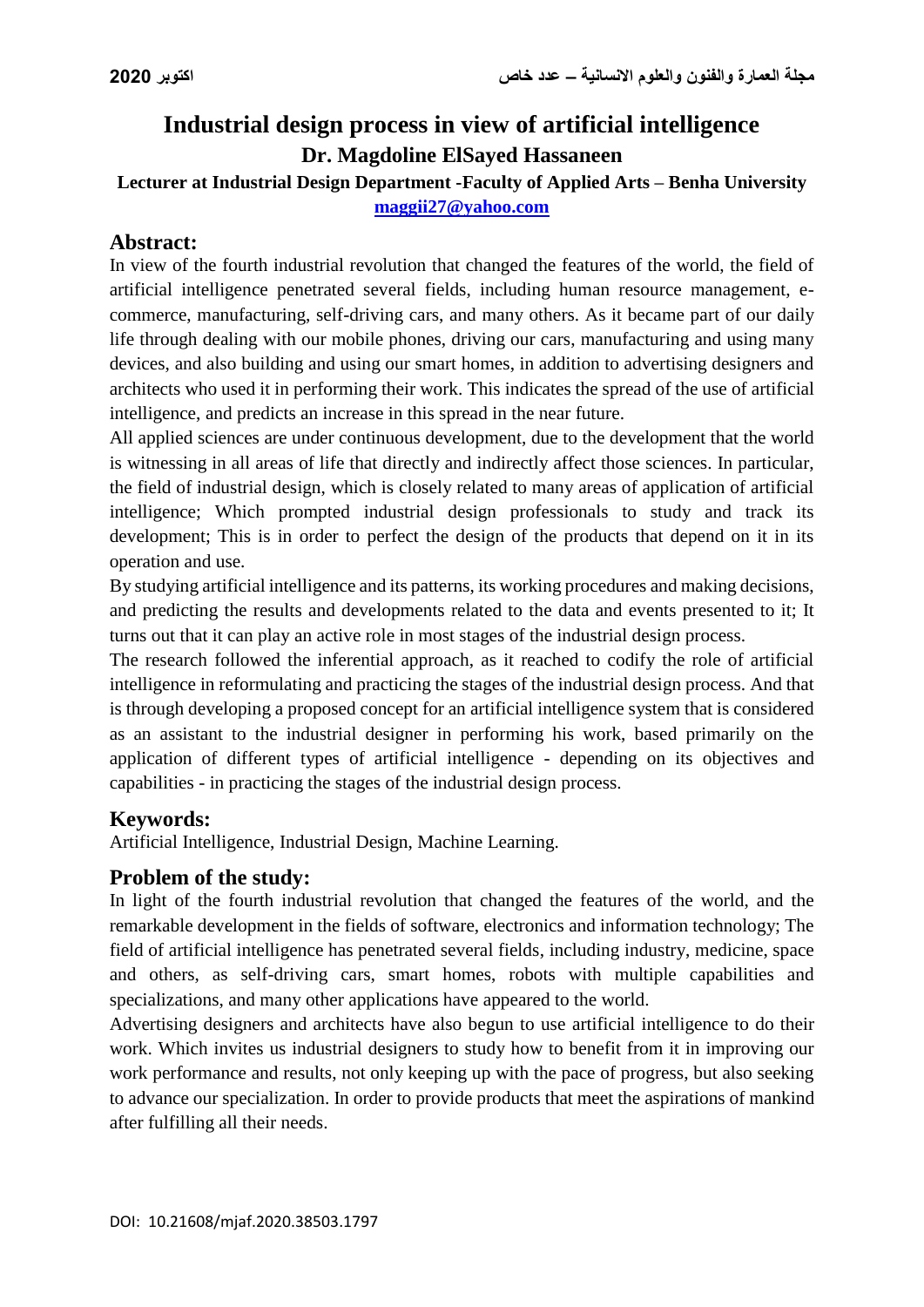# **Significance of the study:**

The importance of research is to develop a clear vision to benefit from the specialization of artificial intelligence in the practice of the industrial design process; This saves a lot of time and effort and ensures the completion of the process as efficiently as possible, reaching the best results and providing innovative designs for high-value products that serve humanity and meet its ever-changing needs.

# **Objective of the study:**

The research aims to legalize the role of artificial intelligence in reformulating and practicing the stages of the industrial design process.

# **Methodology of the study:**

The research follows the explanatory method.

#### **Statement of the study:**

Despite the penetration of artificial intelligence into many fields, and providing solutions that would change the face of life, replace humans with machines, and at the same time reach the best results, as is the case in manufacturing automation, some educational methods, and social media, but there is still Many tasks artificial intelligence could not control: chiefly creativity, which is unique to humans.

Several studies have been conducted in this regard, and the effect was that by 2037, 47% of the tasks that humans accomplished will be replaced by machines, but the innovators are not among them, as the probability that they will be replaced by robots is only 8.2%.

Despite this, some creative majors have already used artificial intelligence techniques to accomplish some of their regular, repetitive tasks. Like architects, and advertising designers.

Likewise, industrial designers can take advantage of artificial intelligence techniques to facilitate their work and accomplish non-creative tasks with the help of these technologies, in order to save time and effort to complete the creative processes of innovation and development with the required efficiency.

#### **Results of the study:**

The role of artificial intelligence has been codified in the reformulation and practice of the stages of the industrial design process, where it is proposed to build an artificial intelligence system that helps the designer complete the stages of the design process with the same efficiency as usual, or more, while saving time, effort and money.

So that the application of that system is suitable in different design processes for products from the same family, and it is characterized by continuous learning, which makes it self-developed and improves its performance; Hence its results; Which makes it constantly evolving.

It is worth noting that the industrial designer must participate as a member of the system building team as an expert in the relevant field.

The following is a presentation of that proposed scenario to illustrate how to make use of artificial intelligence techniques in completing the stages of the industrial design process: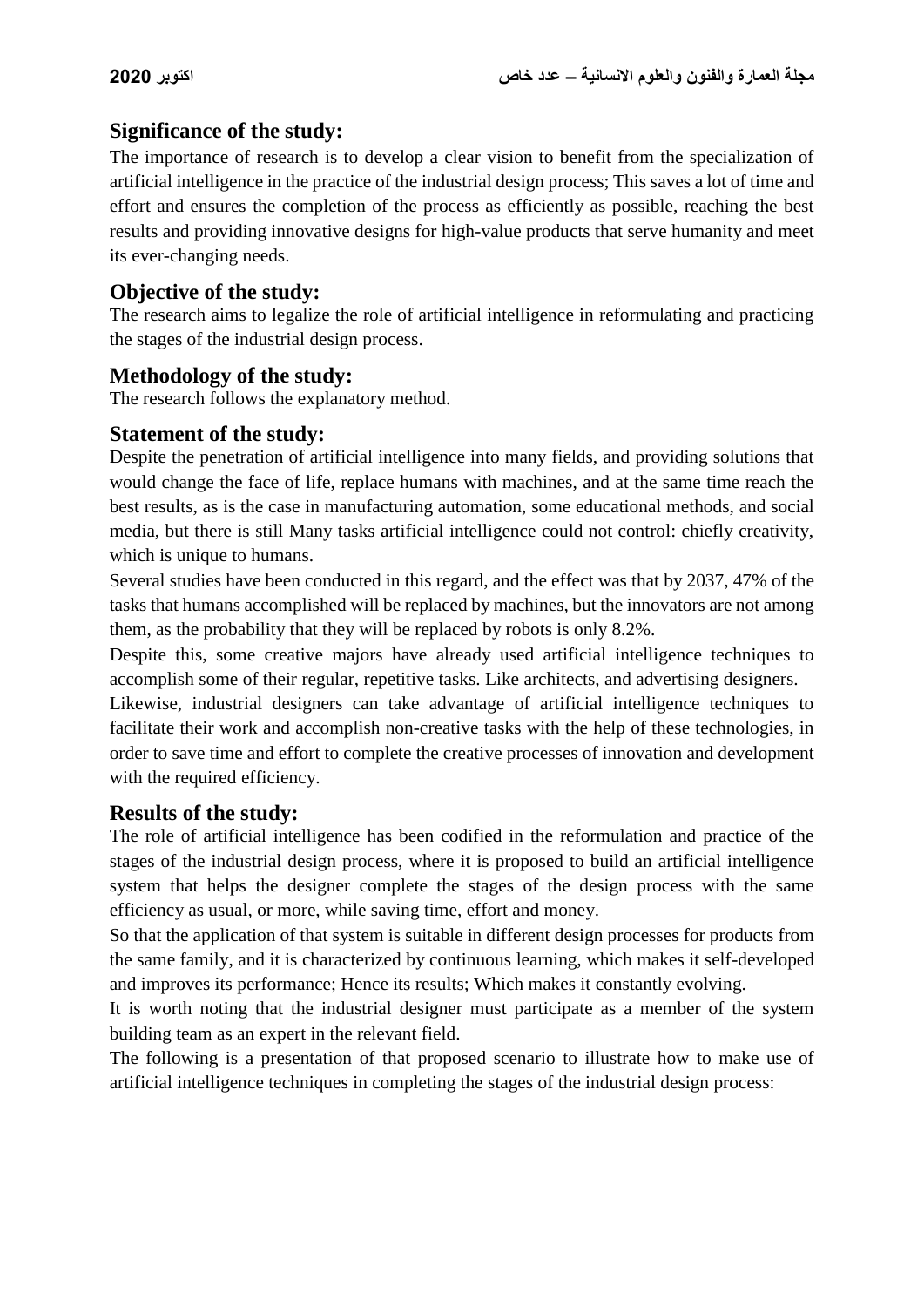# **Stages of the industrial design process in light of artificial intelligence: 1- Brief design project (goal setting) Brief:**

• Stage details: The aim of this stage is to identify and understand the problem under study; And then choose the product that will be created or developed to solve that problem. To complete this successfully, it is necessary to collect as much information as possible about customer desires, competing products, recent trends in the field, available technology, promising markets, and also stand on the company's strategy and the resources available to it.

 The role of artificial intelligence: Artificial intelligence can provide assistance to complete this stage with less effort and time, by using a set of its patterns that are combined together to produce an effective artificial intelligence system, and these patterns are:

o Personalization The Hyperpersonalization Pattern: It provides comprehensive information on the relevant markets, competing products, available technology, and customer desires.

o Determining stereotypical and atypical values Predictive Analytics & Decision Support: which provides searching for references related to the existing process, and it also identifies recurring patterns in the products available in the market; And then it helps in identifying the recurring problem with it, and also realizes the frequency of inquiring about a product that performs a specific function; This explains the need for the availability of that product.

o Predictive Analytics and Decision Support Identifying Patterns and Anomalies: This pattern helps in nominating the best decision for choosing the product to be innovated or developed, and it also helps predict sales.

o The recognition pattern: which provides specific information on the capabilities of the institution and its available resources, as it provides all information on the solutions to the problem under study.

#### **2- Research:**

• Stage details: During this stage, markets are searched for related products that are similar to the product under design process, in order to adhere to the intellectual property rights of others. And also to study and analyze similar products to be used in the design process.

 The role of artificial intelligence: Using a group of artificial intelligence patterns combined together, this stage can be completed with less effort and time, and these patterns are:

o Personalization The Hyperpersonalization Pattern: which provides information on the target group of users, whose specifications are determined by the work team. This pattern shows the users' preferences in terms of products, designs, technology, prices, colors, and other information.

o Determining stereotypical and atypical values Predictive Analytics & Decision Support: which provides search for references related to the existing design process, as it identifies recurring patterns in competing products, such as colors, design lines, technology used, and other recurring features.

o The recognition pattern: it provides comprehensive information about similar products and their parts, raw materials, prices, technology used in them, available colors, defective parts if any, and other specifications.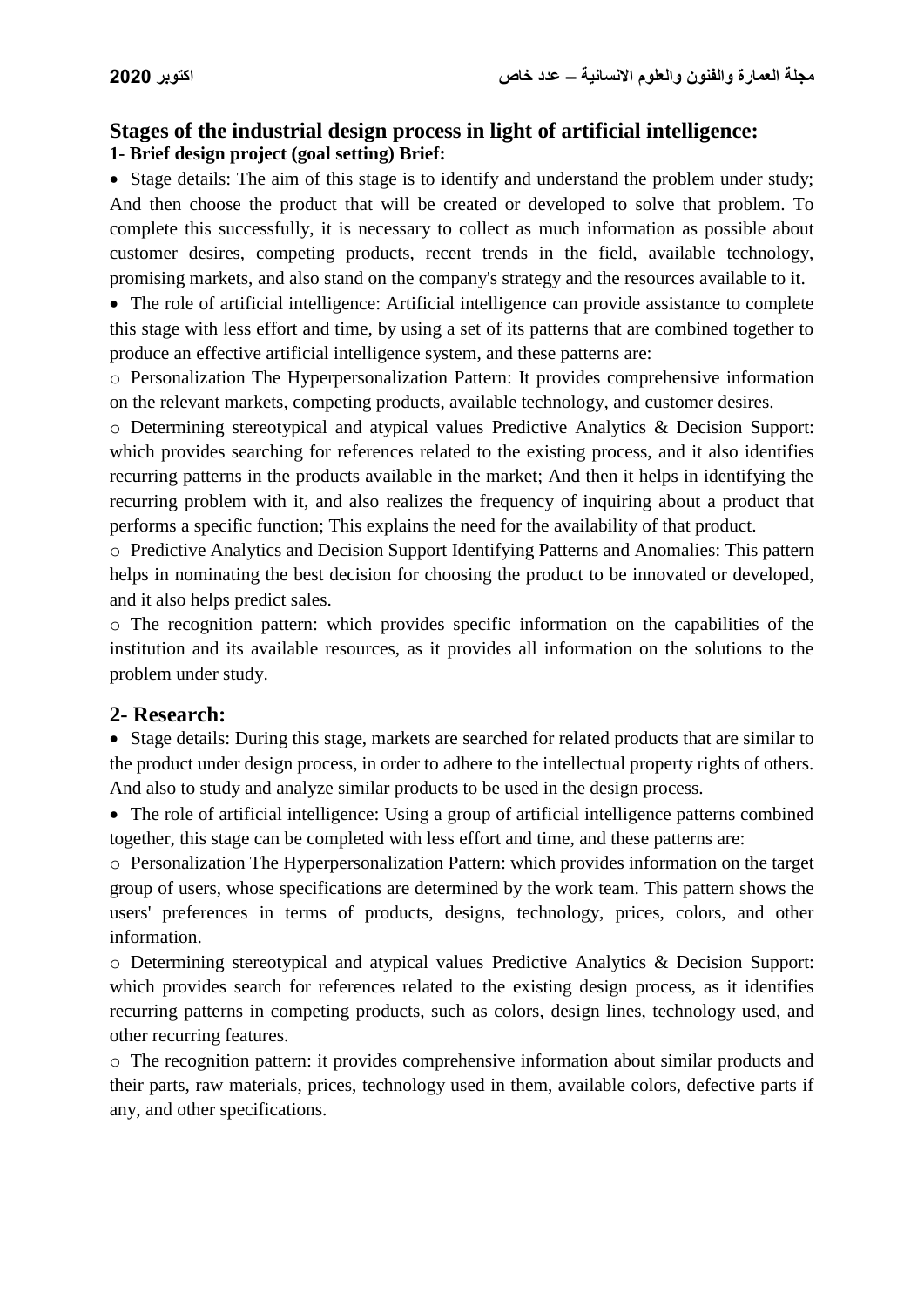# **3- Design Specification:**

 Stage Details: During this stage, the available information is analyzed, and design requirements are developed; Which helps turn the product into reality. These are functional, usability, sexual, productivity, environmental, economic and aesthetic requirements.

 The role of artificial intelligence: During this stage, a group of artificial intelligence patterns are combined together to complete the activities of the stage with the least time and effort, and the best possible efficiency, and the information extracted from the previous two stages is the input of that stage, and the patterns used are:

o Determining the typical and atypical values of Predictive Analytics & Decision Support: which identifies recurring patterns in the results of the previous two stages, as it detects the repetition of elements in similar products and the desires of the users; Based on that redundancy and compatibility with the basic science involved in the product being designed; Design requirements are established.

o Predictive Analytics and Decision Support Identifying Patterns and Anomalies: This pattern helps in filtering the best decisions from among the available information from the previous two phases to select and define design requirements.

o The Recognition Pattern: which provides the standard form of design requirements on which to base the requirements.

### **4- Plan:**

• Stage details: In this stage, a summary Outline chart of what the product must be in order to perform its function and its usability is made.

 The role of artificial intelligence: During this stage, two types of artificial intelligence are relied upon, combined together to complete the activities of the stage with the least time and effort and the best possible efficiency, and those patterns are:

o The Goal-Driven Systems Pattern This pattern helps to ensure that the proposed scheme achieves the desired goal.

o o The Recognition Pattern: which provides all the data and information required to create a brief diagram of the product and how it performs its function, as well as how to use it.

# **5- Design:**

• Stage details: In this stage, design ideas are established and developed, until detailed product ideas are reached that achieve the desired goal, and the design documents for them are completed.

 The role of artificial intelligence: Artificial intelligence can provide assistance to complete this stage with less effort and time, by using a set of its patterns that are combined together to produce an effective artificial intelligence system, and these patterns are:

o Pattern of systems that follow the goal: The Goal-Driven Systems Pattern, as this pattern helps to ensure that the proposed ideas achieve the desired goal, and also in the case of interactive design, it helps to verify the effectiveness of the use scenario.

o The recognition pattern: This pattern helps when completing design documents to perceive and use similar details in the database.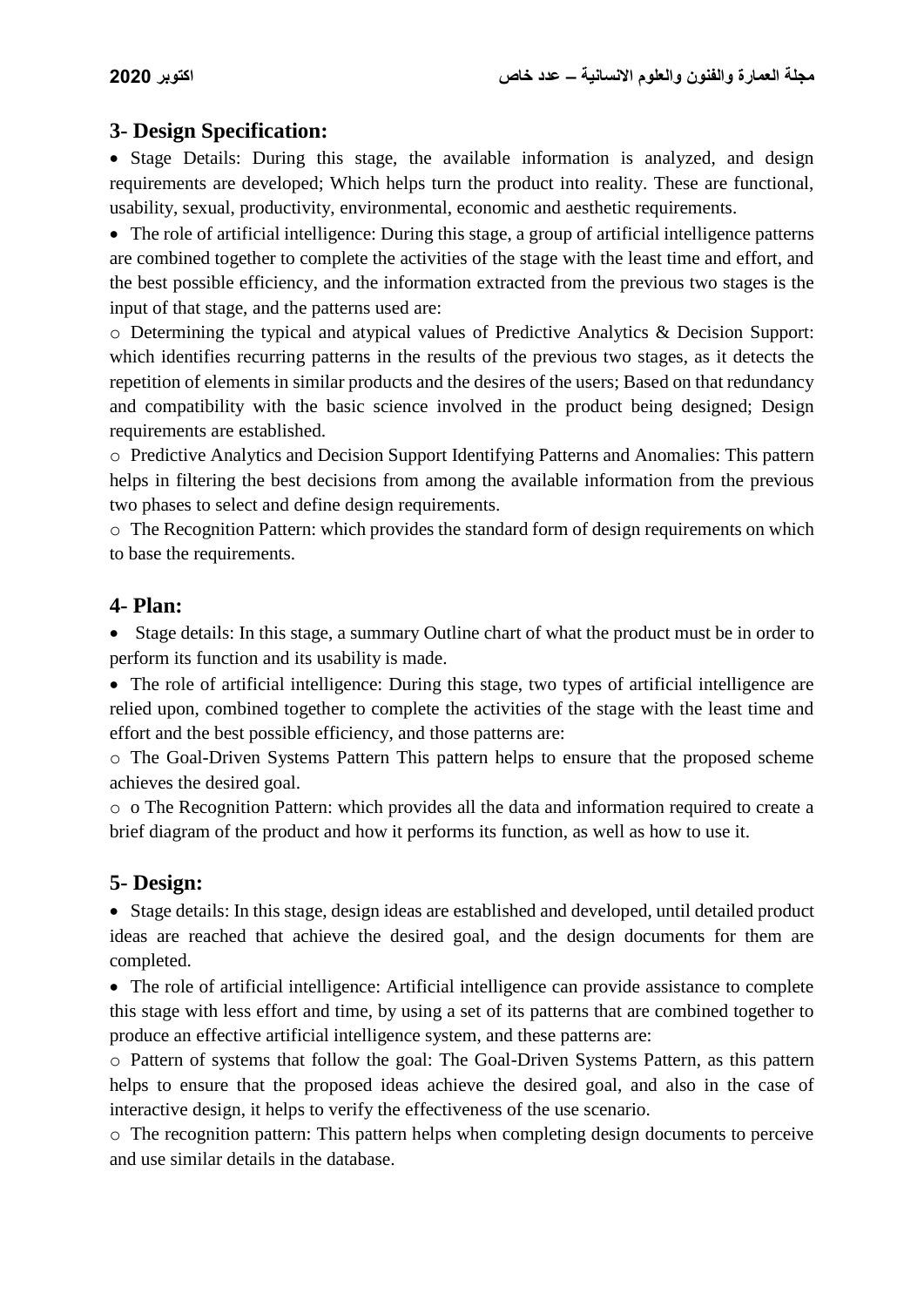o Autonomous systems pattern: Autonomous systems help in completing design documents, which start with manual drawings, data and some simple engineering drawings. Autonomous systems transform them into complete, coordinated design documents suitable for building a prototype.

# **6- Test:**

 Stage details: During this stage, prototypes of the ideas are built, to be tested to ensure that they perform the desired function and are suitable for safe use by presenting them to a sample of users.

 The role of artificial intelligence: Artificial intelligence can provide assistance to complete this stage with less effort and time, by using a set of its patterns that are combined together to produce an effective artificial intelligence system, and these patterns are:

o Autonomous systems pattern: This pattern helps in converting design documents into prototypes of the chosen group of ideas, and it also helps in conducting tests on these models using virtual reality technology, and identifying their shortcomings and most important features. o The Goal-Driven Systems Pattern, which makes sure that the prototypes achieve the intended

target successfully. In the event that the product is an interactive design product, you make sure of the correctness of the use scenario.

o The Conversational Pattern: This pattern helps to build a chat program to interact with users and learn their opinions about the prototypes, and also realize their feelings about user experiences.

o The Hyperpersonalization Pattern: This pattern helps detect usage patterns during the testing process; This gives a clear view of what users prefer and reject during the use experience.

o Predictive Analytics and Identifying Patterns and Anomalies: This pattern helps to analyze all available information about the experience of using prototypes of promising ideas, recommends the best idea among them, and predicts their success rate.

 $\circ$  The Recognition Pattern: It helps to perceive the usage pattern during the testing process; This indicates whether the models and hence the ideas need to be developed or not.

# **7- Evaluate:**

 Phase details: During this phase, the product is commercially evaluated, its proposed price evaluated, and it is ensured that it achieves the primary objective of the ongoing design process.

 The role of artificial intelligence: Using a group of artificial intelligence patterns combined together, this stage can be completed with less effort and time, and these patterns are:

o Personalization The Hyperpersonalization Pattern: This pattern determines the impression users make of the product.

o The Conversational Pattern: This pattern helps to build a chat program to interact with consumers and users and to know their opinions about the product with all its specifications, including its suggested price.

o Predictive Analytics and Identifying Patterns and Anomalies: This pattern helps in analyzing consumer and user opinions, suggesting the most appropriate price for the product, forecasting sales, and also predicting the success rate of the product in the market.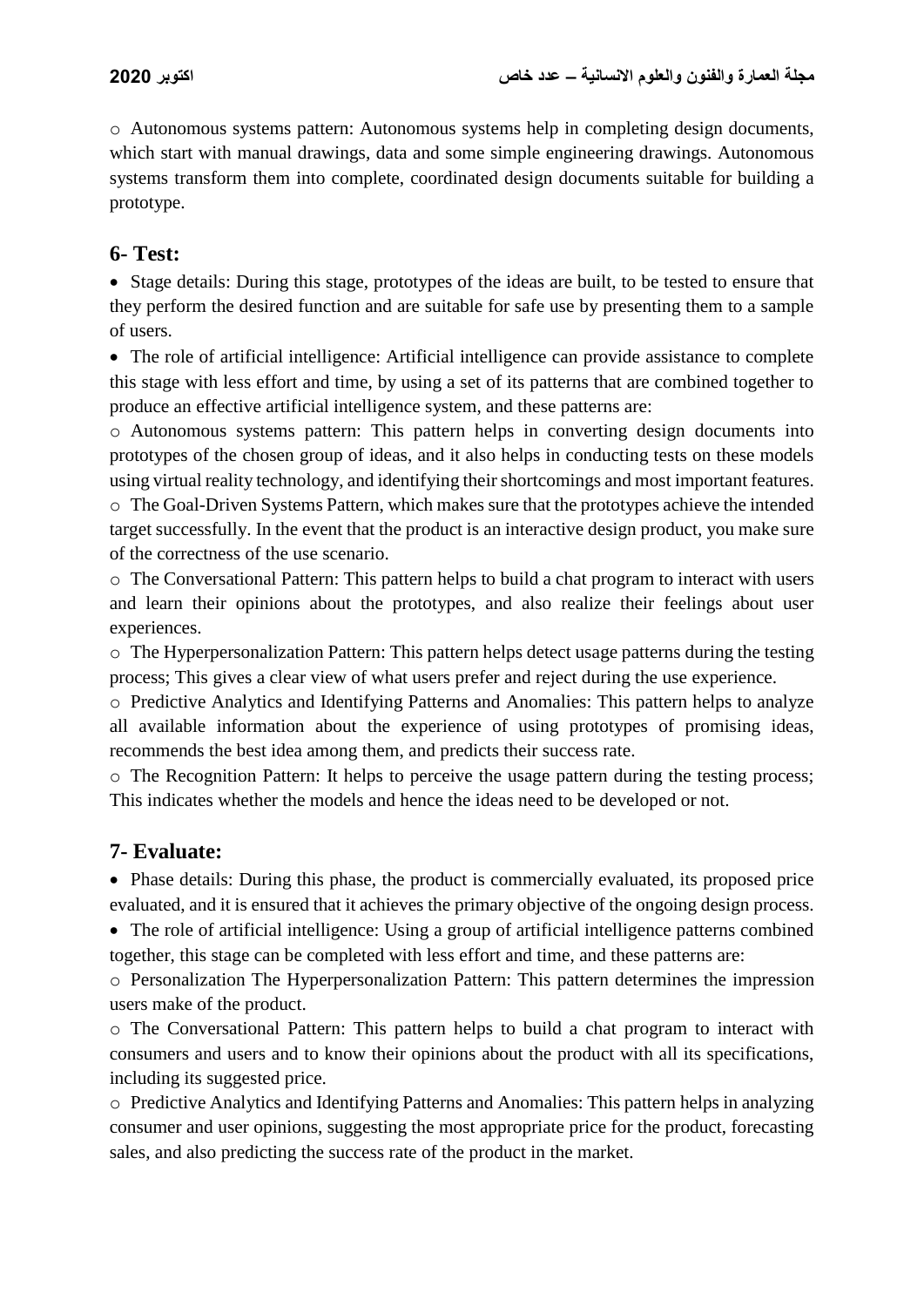o Autonomous systems pattern: This pattern helps to change the language of communication with the product and its attachments from catalogs and others, depending on the country to which it is directed or designed.

# **Recommendations:**

The research recommends:

**1-** The need to make use of artificial intelligence techniques in practicing the industrial design process.

**2-** The necessity of building an integrated strategy to take advantage of artificial intelligence techniques in practicing the industrial design process, through multiple studies that complement each other, addressing all the details involved.

**3-** The necessity of following up and developing the industrial design process cognitively and skillfully to keep pace with the continuous developments in the various concerned disciplines, and to benefit from them as well.

**4-** The necessity to popularize the culture of using artificial intelligence as an aid in the industrial design process among students and practitioners of the specialty.

### **References:**

#### **First: Arabic references:**

#### **1- Periodicals**

Hassaneen, Magdoline Elsayed "Al-tasmem al-senaay fi doa al-tasmem al-motkamel". Magalet Al Emara w Al Fenoun w Al Elom Al Insania 16 (2019): MN p 369 to 383.

#### **Second: Foreign references:**

#### **1- Books:**

**(1)** Chandra, Vinod. & Hareendran, Anand. *[Artificial Intelligence and Machine Learning](https://www.amazon.com/dp/B00LPGBV60/ref=rdr_kindle_ext_tmb)*. [Delhi: PHI Learning private limited, 2014.](https://www.amazon.com/dp/B00LPGBV60/ref=rdr_kindle_ext_tmb) 

**(2)** Mehrotra, [Dheeraj. Basics of Artificial Intelligence & Machine Learning. Chennai:](https://www.amazon.com/Dr-Dheeraj-Mehrotra/e/B0725GRR71/ref=dp_byline_cont_book_1)  [Notion Press, 2019.](https://www.amazon.com/Dr-Dheeraj-Mehrotra/e/B0725GRR71/ref=dp_byline_cont_book_1)

#### **2- Periodicals:**

**(3)** Georgescu, Serban. "Application of artificial intelligence technology in product design". *Fujitsu scientific & technical journal* 53 4 (July 2017): 43-51

#### **3- Websites :**

**(4)** Białek, Bartek. "Artificial Intelligence Disrupts UX and Product Design Like No Other Industry"[.https://www.netguru.com.](https://www.netguru.com/blog/artificial-intelligence-disrupts-ux-and-product-design-like-no-other-industry)

[https://www.netguru.com/blog/artificial-intelligence-disrupts-ux-and-product-design-like](https://www.netguru.com/blog/artificial-intelligence-disrupts-ux-and-product-design-like-no-other-industry)[no-other-industry](https://www.netguru.com/blog/artificial-intelligence-disrupts-ux-and-product-design-like-no-other-industry) (accessed May 19, 2020 ).

**(5)** Casey, Kevin. "How to staff an AI team: 11 key roles". [https://enterprisersproject.com.](https://enterprisersproject.com/article/2019/6/how-staff-ai-team-11-key-roles) [https://enterprisersproject.com/article/2019/6/how-staff-ai](https://enterprisersproject.com/article/2019/6/how-staff-ai-team-11-key-roles)[team-11-key-roles](https://enterprisersproject.com/article/2019/6/how-staff-ai-team-11-key-roles) (accessed July 31, 2020).